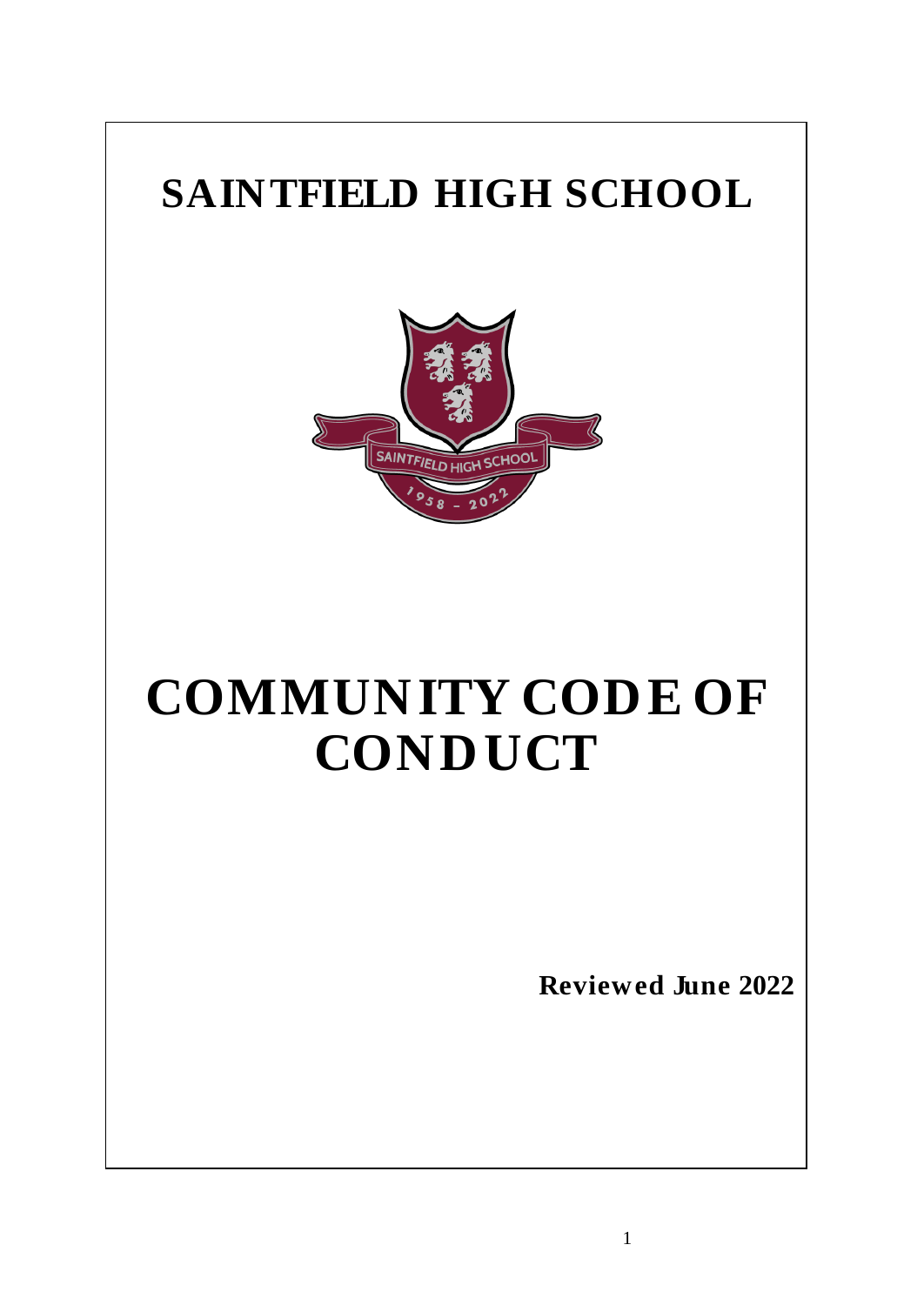Mission Statement ~ Saintfield High School, together with the community we serve, celebrates personalised learning in a safe, caring and stimulating environment.

Pledge ~ Success for *all* pupils ~ learning and achieving together.

#### **The Primary Aim of the School is:**

To develop a safe, harmonious and well structured school community, in which staff and pupils work together with mutual respect in the pursuit of "success for all" pupils.

To achieve this primary aim, we have five subsidiary aims

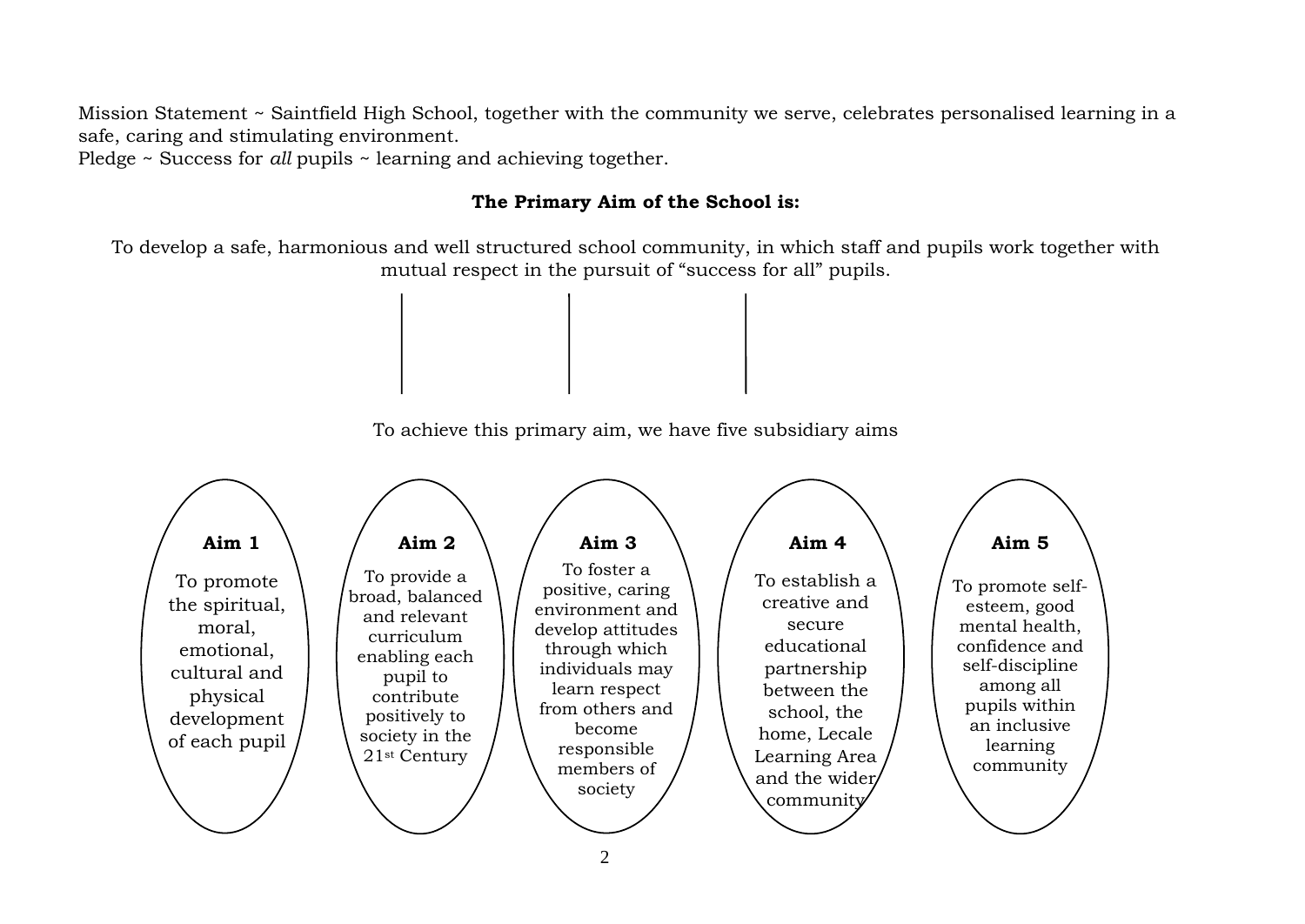# **THE OBJECTIVES WITHIN THESE AIMS ARE:**

| Aim                                                                                                                                                                                                  | Objective                                                                                                                                                                                                                                                                                                                                                                                                                                                                                                                                                           |  |
|------------------------------------------------------------------------------------------------------------------------------------------------------------------------------------------------------|---------------------------------------------------------------------------------------------------------------------------------------------------------------------------------------------------------------------------------------------------------------------------------------------------------------------------------------------------------------------------------------------------------------------------------------------------------------------------------------------------------------------------------------------------------------------|--|
| Aim 1                                                                                                                                                                                                |                                                                                                                                                                                                                                                                                                                                                                                                                                                                                                                                                                     |  |
| To promote the spiritual, moral,<br>cultural and physical<br>development of each pupil.                                                                                                              | To ensure that each pupil is introduced to<br>(a)<br>broad Christian principles, through a non-<br>denominational approach in the classroom<br>and in morning assembly.                                                                                                                                                                                                                                                                                                                                                                                             |  |
|                                                                                                                                                                                                      | To provide the opportunity for further<br>development through extra curricular<br>activities such as Scripture Union.                                                                                                                                                                                                                                                                                                                                                                                                                                               |  |
|                                                                                                                                                                                                      | To promote good relationships between the<br>school and the community as a whole,<br>through appropriate visits.                                                                                                                                                                                                                                                                                                                                                                                                                                                    |  |
|                                                                                                                                                                                                      | (b)<br>To develop cultural awareness with a local,<br>National, European and International<br>dimension.                                                                                                                                                                                                                                                                                                                                                                                                                                                            |  |
|                                                                                                                                                                                                      | (c)<br>To provide opportunities for physical<br>development through the PE curriculum<br>and extra curricular activities.                                                                                                                                                                                                                                                                                                                                                                                                                                           |  |
| Aim 2<br>To provide a broad, balanced<br>and relevant curriculum<br>enabling each pupil to<br>contribute positively to society<br>in the 21 <sup>st</sup> Century.                                   | To encourage pupils to achieve the highest<br>possible attainment by delivering to all the<br>Northern Ireland curriculum and a broader<br>school curriculum.                                                                                                                                                                                                                                                                                                                                                                                                       |  |
| Aim <sub>3</sub><br>To foster a positive, caring<br>environment and develop<br>attitudes through which<br>individuals may learn respect<br>from others and become<br>responsible members of society. | To exemplify and to foster such attitudes as:<br>(a)<br>tolerance, sympathy, empathy,<br>consideration, commitment, curiosity,<br>diligence, reliability, perseverance and self-<br>confidence, sensitivity, honesty, creativity,<br>initiative, adaptability and self-reliance in<br>association with the Personal Development<br>Programme.<br>(b)<br>To stress these attitudes through a formal<br>pastoral structure of:<br>Referrals to the<br>Form Tutor<br><b>School Counsellor</b><br><b>Heads of School</b><br>Vice Principal/<br>Head of Pupil Well-being |  |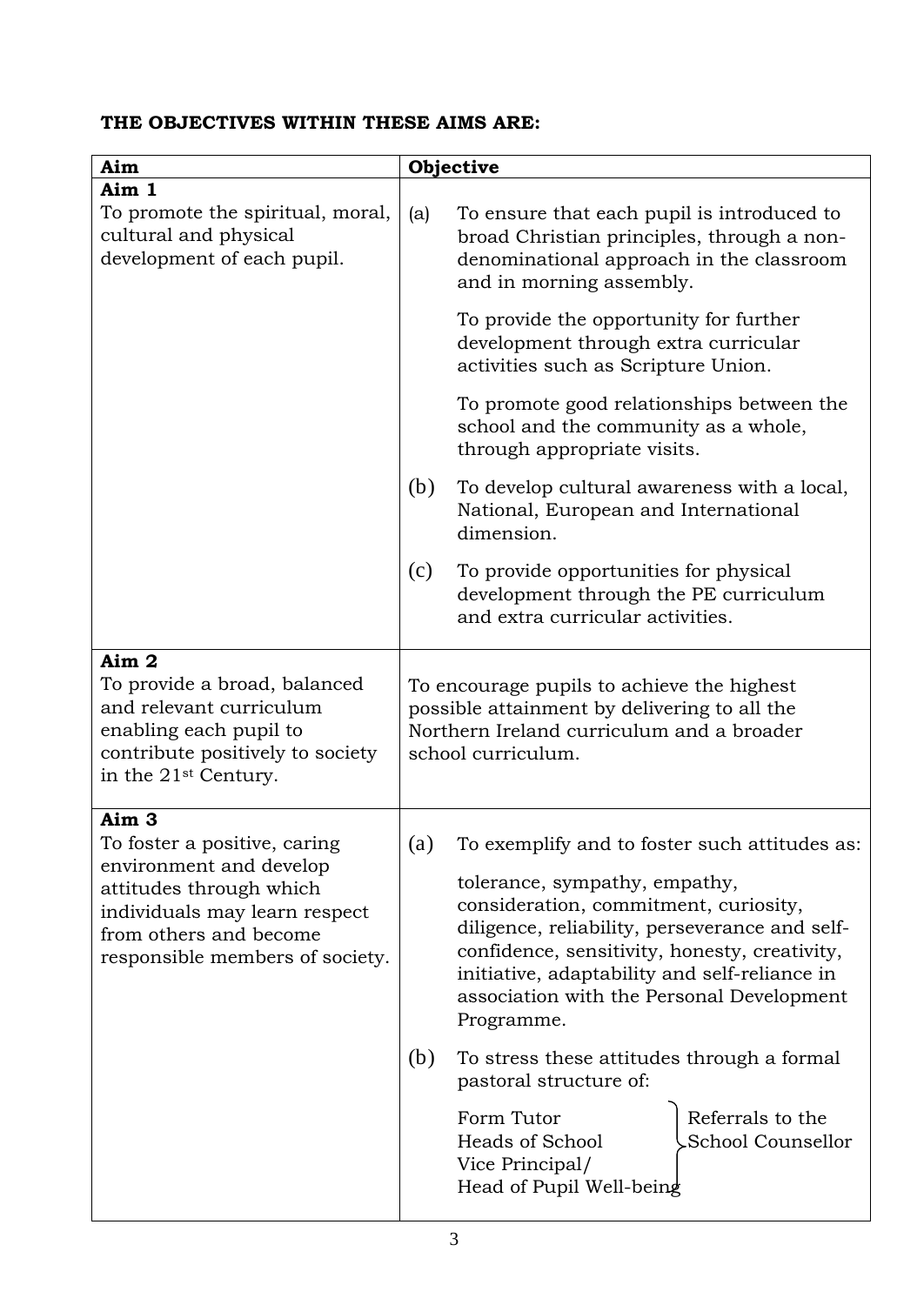|                                                                                                                                                             | (c)                             | Principal<br><b>Board of Governors</b><br>To further develop these attitudes via:<br>School ethos<br>Sport<br>School assemblies<br>Drama<br>School environment<br>Music<br>Good attendance<br><b>School Visits</b><br>Charity support/Supporting community<br>programmes                                                                                                                 |
|-------------------------------------------------------------------------------------------------------------------------------------------------------------|---------------------------------|------------------------------------------------------------------------------------------------------------------------------------------------------------------------------------------------------------------------------------------------------------------------------------------------------------------------------------------------------------------------------------------|
| Aim 4<br>To establish a creative and<br>secure educational partnership<br>between the school, the home,<br>Lecale Learning Area and the<br>wider community. | (a)<br>(b)<br>(c)<br>(d)        | To foster liaison with parents via written<br>and verbal communication,<br>consultations and via an active PTA and<br>Parent Panel.<br>To liaise closely with the Board of<br>Governors.<br>To foster liaison with the Careers Service.<br>To foster local community relations via<br>extracurricular activities and through the<br>work of the School in the Community<br>co-ordinator. |
| Aim 5<br>To promote self-esteem, good<br>mental health, confidence and<br>self-discipline among all pupils.                                                 | (a)<br>(b)<br>(c)<br>(d)<br>(e) | To foster good relationships between pupil<br>and teacher and pupil and pupil.<br>To encourage pupils to respond well in<br>class.<br>To encourage pupils to take a pride in their<br>work.<br>To develop a respect for the contribution<br>made by others.<br>To promote regular attendance at school.                                                                                  |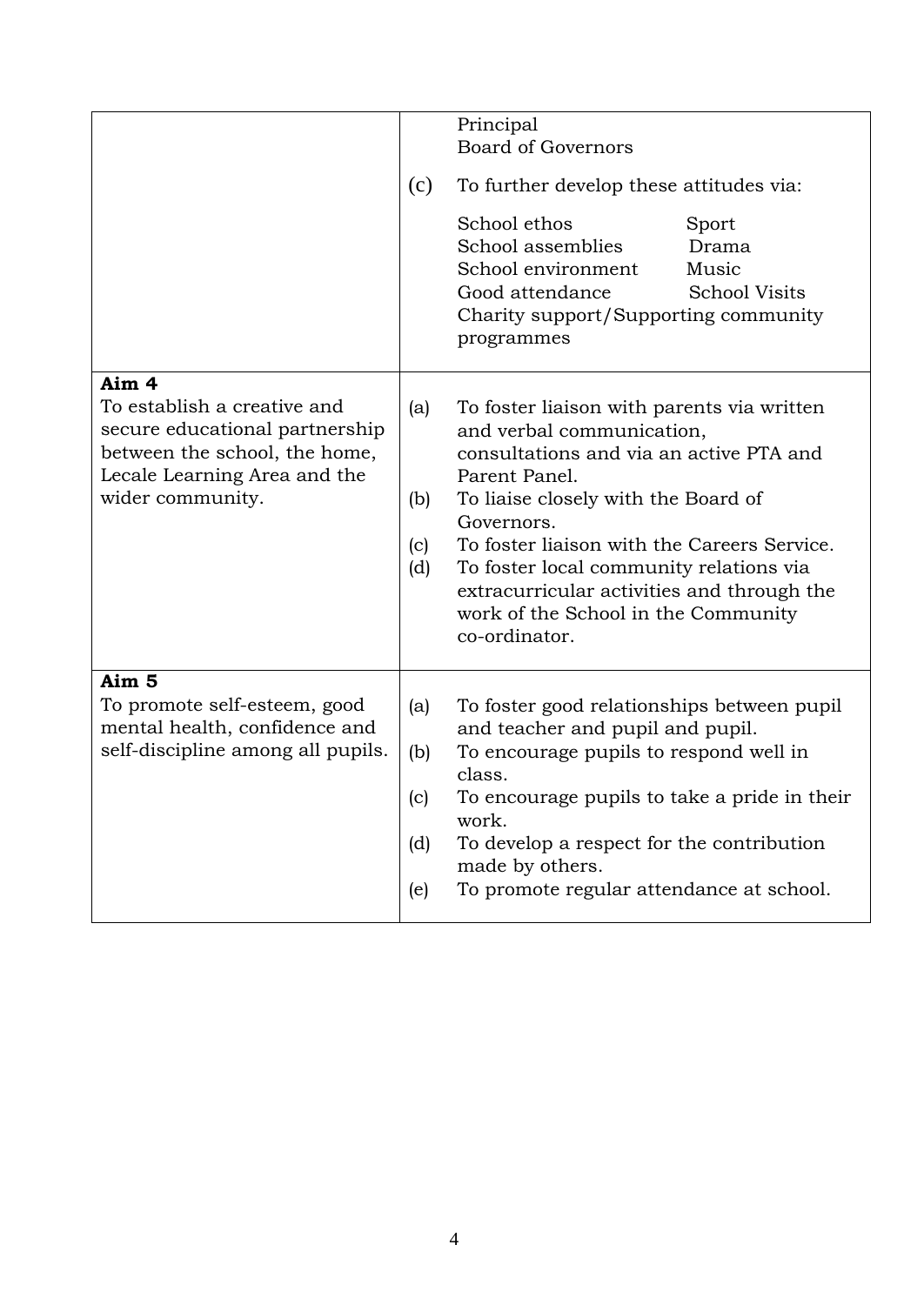#### **General Introduction and Aims**

To promote the primary and subsidiary aims of Saintfield High School there must be a discipline structure. Discipline concerns the whole School Community ~ our staff, our pupils and parents/carers.

#### **One of the aims of our school is to promote self-discipline among our pupils and so our emphasis will always be to encourage and praise positive behaviour.**

The statement of school policy on discipline is made within the context of two clearly defined aims.

- 1 To develop in pupils a sense of self-discipline and an acceptance of responsibility for their own actions.
- 2 To create the conditions for an orderly school community in which effective learning can take place and in which there is mutual respect between all members and a healthy concern for the environment.
- All of our disciplinary procedures point towards promoting positive behaviour which aims to teach pupils to choose responsible behaviour and in so doing raise their self-esteem and increase their academic success.
- Positive discipline encourages pupils to think about the consequences of their actions and establishes a positive school climate  $\sim$  an atmosphere conducive to learning.

The aspirations above are best achieved in the framework of a mutually respectful atmosphere in which pupils are able to give of their best, both in the classroom and in extracurricular activities, and are encouraged and stimulated to fulfil their potential.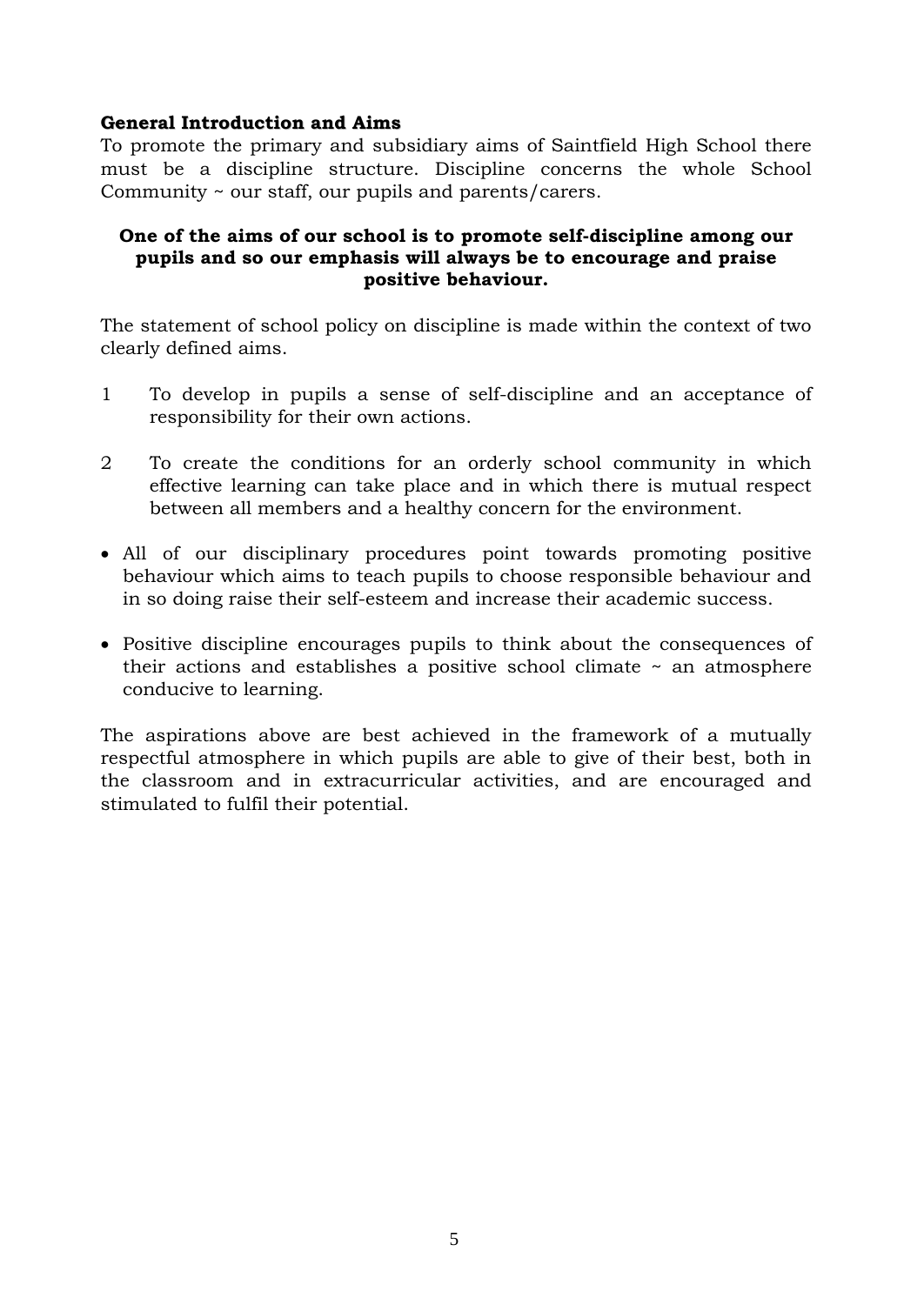# **All pupils are expected to abide by the following general code of conduct and school rules**

# **Do**

- 1. Be polite and mannerly to all staff and pupils.
- 2. Wear full school uniform to the required standards.
- 3. Be punctual to school ~ arrive at the allocated time.
- 4. Ensure your behaviour allows others around you to learn.
- 5. Use appropriate language within the school premises.
- 6. Respect the school environment, its accommodation, equipment and resources.
- 7. Ensure that **all** personal property is clearly marked with your name. The school cannot accept responsibility for lost items.

# **Items which are banned**

- Offensive weapons such as knives, guns, dangerous sprays, etc.
- Lighters, matches, fireworks, pocket lasers, glue, Tippex.
- Mobile phones, hand-held game consoles, ipods, radios, other technological devices.
- Cigarettes, e. cigarettes, alcohol, illegal drugs (procedures for handling illegal substances can be found in the School Drugs Policy).
- Nuts, shellfish, eggs, strawberries, raspberries, kiwi fruit and chewing gum.

*A breach of the following rules will automatically attract an appropriate sanction.*

# **Do Not**

- Leave school grounds anytime between 8.15am and 2.40pm without permission from Heads of School/Leadership Team.
- Damage school or other pupil's property ~ pupils may have to pay for any damage intentionally caused.
- $\bullet$  Bring mobile phones into school  $\sim$  if essential, leave with school secretary (medical exceptions).
- Bring chewing gum into school.
- Bully anyone in any way, engage in disruptive, threatening, abusive or offensive behaviour.
- Bring in products containing nuts, shellfish, eggs, strawberries, raspberries or kiwis.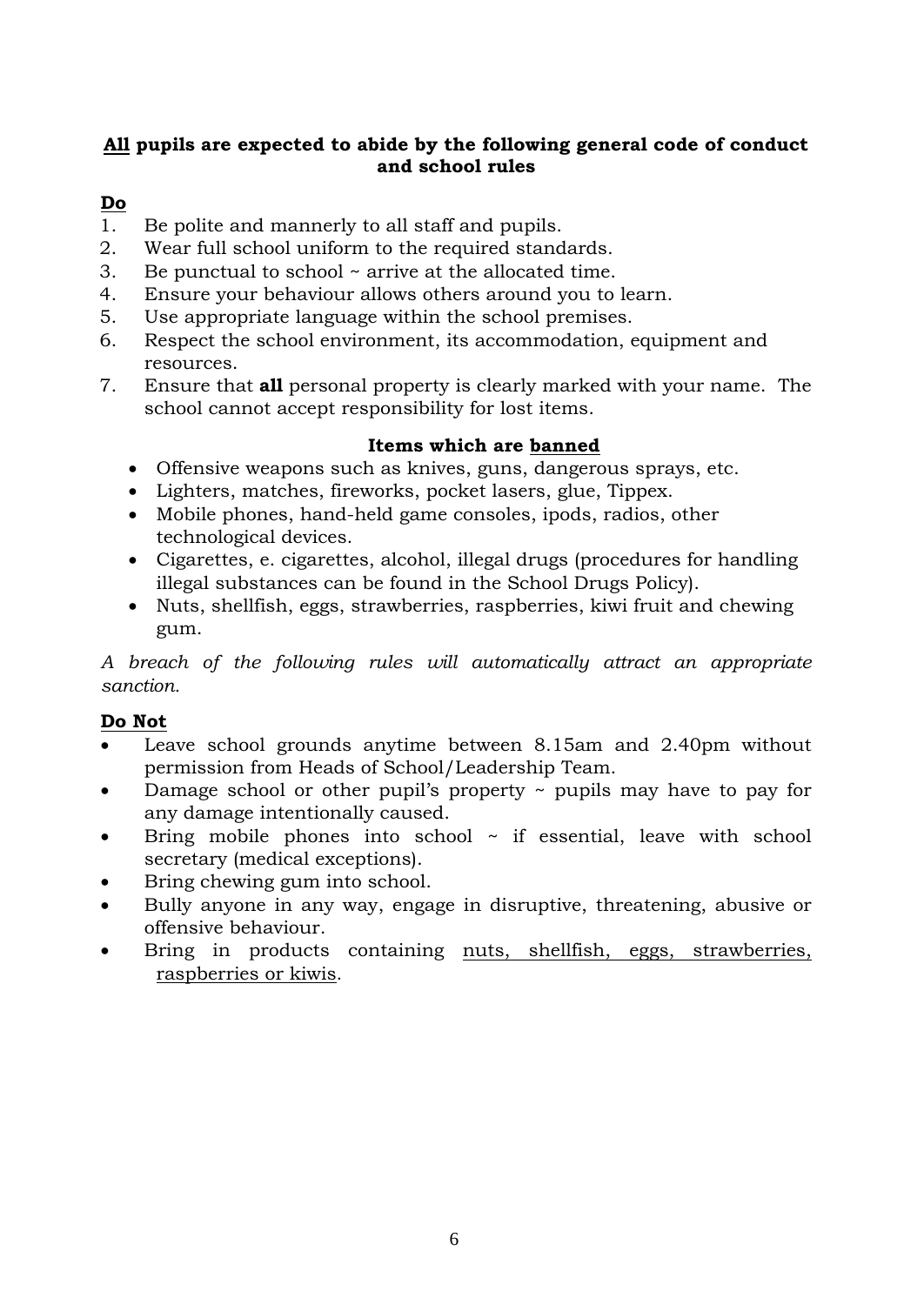### **Uniform**

At Saintfield High School we want all pupils to wear their uniform with pride, both inside the school and whilst wearing their uniform in the local community. All pupils should adhere to the following uniform policy:

- 1. A CONVENTIONAL hairstyle is considered to be part of the school uniform. No extreme haircuts, dyeing or tinting of hair. (Boys – no less than a number 2). Boys are required to be clean shaven.
- 2. MAKE-UP and nail polish, is not permitted.
- 3. Nose/eyebrow rings are not permitted (for health and safety reasons). Jewellery should not be worn except one *small* ring and one small *plain* gold or silver stud in each earlobe – rings/hoops are not permitted.
- 4. One watch allowed. Bracelets are not allowed.
- 5. Only badges associated with school are to be worn on the uniform.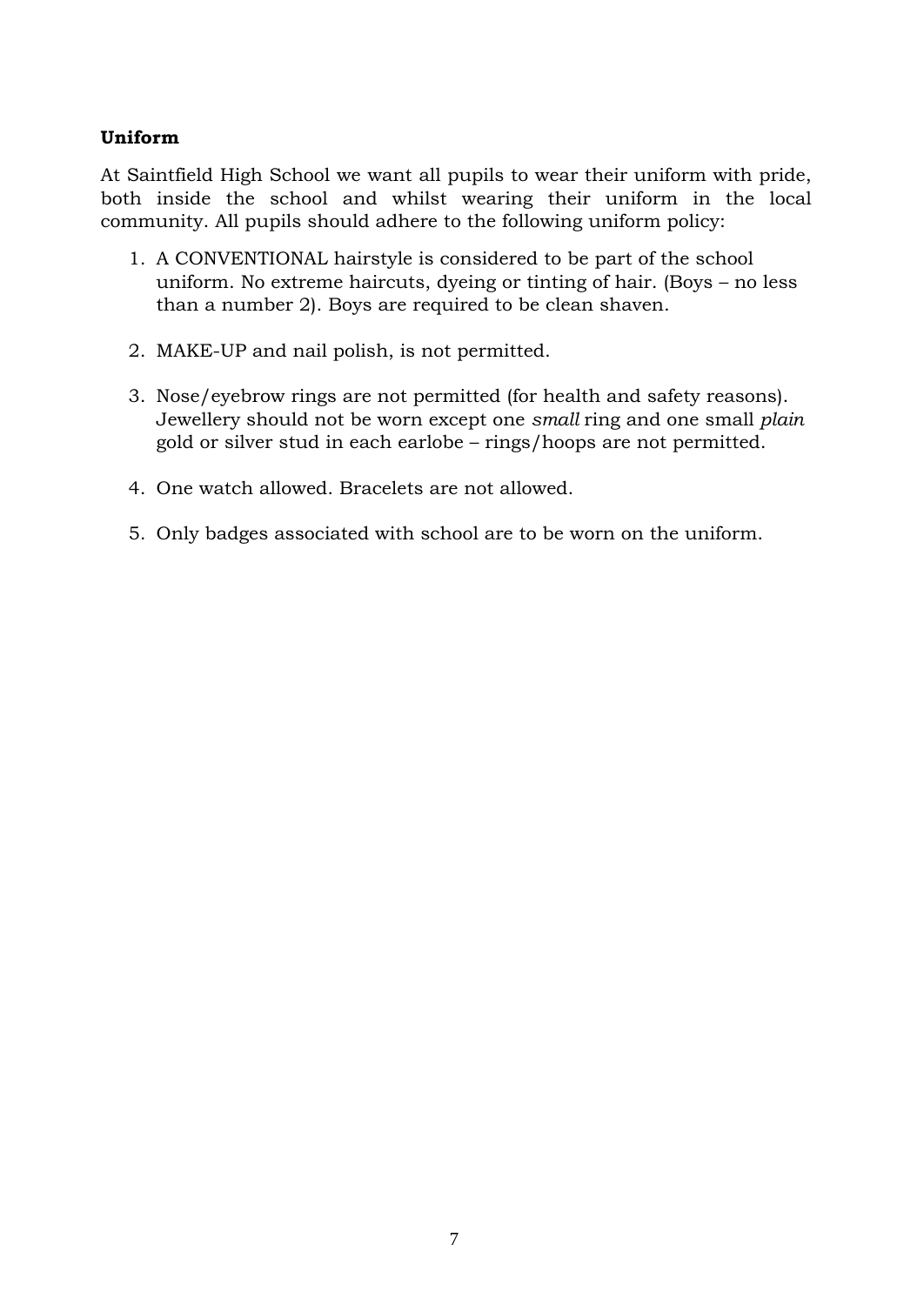#### **Rewards ~ all members of staff are encouraged to reward and acknowledge pupil efforts.**

Praise can be given in many ways and might include the following:

- A quiet word or sign of approval.
- Positive annotation of work.
- A visit to a Head of Department or a member of the Senior Leadership Team.
- A public word of praise in front of a group, class or the school as a whole.
- Public acknowledgement.
- Marks, grades and assessment for behaviour as well as work.
- Positive point system for Senior and Junior Schools on SIMs Student Behaviour Management.

# **Positive Points in Junior School** are awarded for the following:

- Full attendance for a month.
- Pupils who receive the best marks in a test (top 3 usually).
- Full marks in homeworks.
- Well presented classwork.
- Outstanding contribution in class.
- Good organisational skills in practical subjects.
- Consistently high standard of uniform.
- Being properly prepared for classes e.g. required books, pen, pencil, ruler, calculator, etc.
- Assisting in assemblies.
- Regular attendance at extracurricular clubs per half term.

# **Positive Points in Senior School** are awarded for the following:

- Full attendance for a month.
- 100% punctuality in the mornings and after lunch.
- Assisting in assemblies.
- Being made a class monitor.
- Achieving one of the top three places in a class test.
- Regular attendance at extracurricular club per half term.
- All controlled assessment/homework handed in by deadlines.
- Consistently high standard of uniform.
- Well organised with correct equipment and books for each class.
- Well organised and prepared for Work Experience.
- Prizes which reflect attitudes and behaviour.
- Use of school reports to comment favourably not only on good work and academic achievement, but on behaviour, involvement and general attitudes.
- Use of classroom pastoral notice board to publicise good attendance results etc.
- A letter to parents informing them specifically of some action or achievement deserving praise.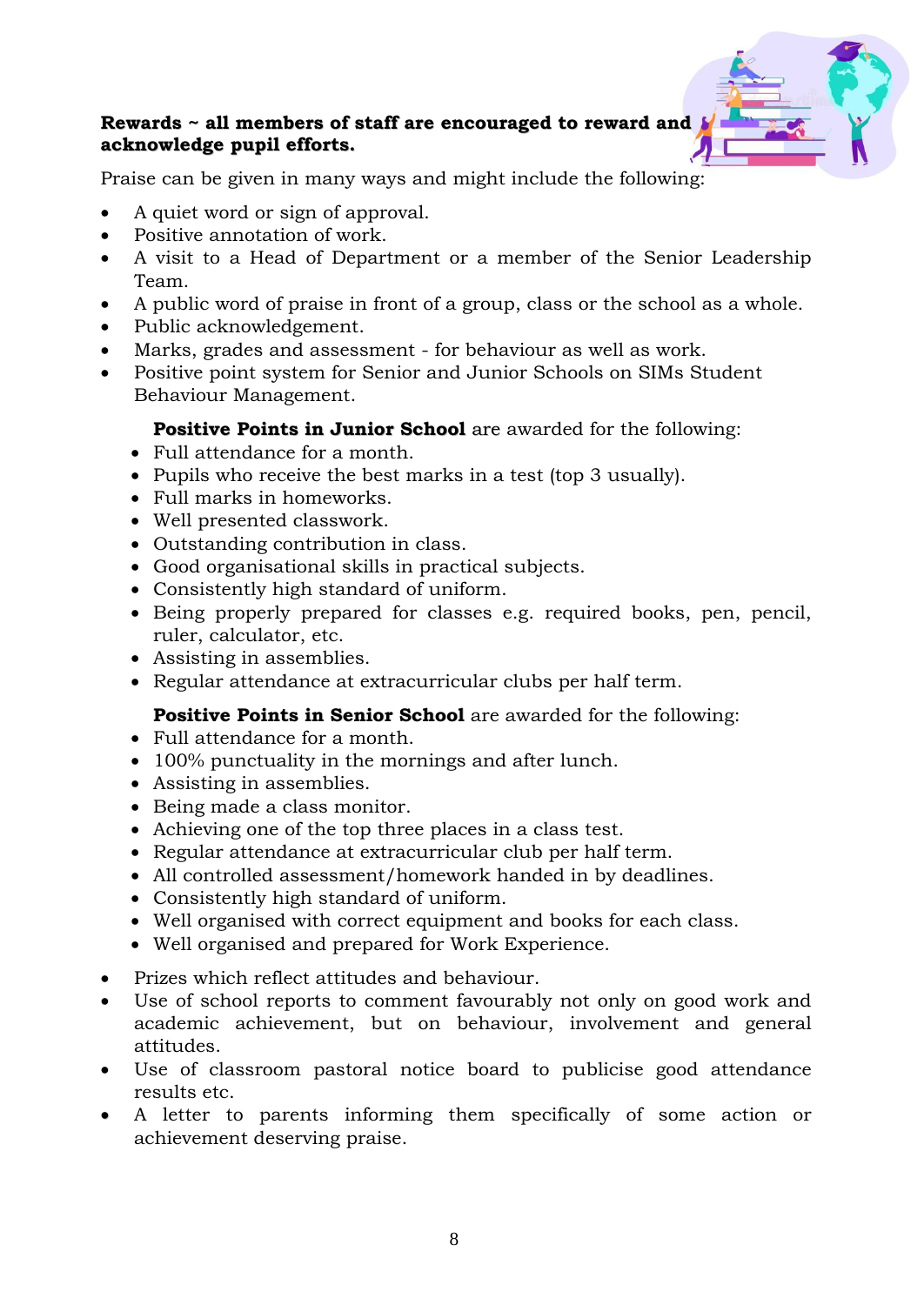### **Sanctions**

Sanctions are an integral aspect of Saintfield High School's Community Code of Conduct. Our sanctions help to uphold the school rules and procedures. They provide pupils with the security of clearly defined boundaries and, in so doing, they encourage appropriate and acceptable behaviour.

Within Saintfield High School the emphasis will always be on encouraging positive behaviour. In any case, criticism will always be constructive in its approach and include advice on how to improve.

The sanctions within our school community should:

- 1 Be fully understood by all staff, parents/carers and pupils.
- 2 Be applied by all staff in a fair and consistent manner.
- 3 Be applied as soon as possible after the breach of conduct, not impulsively but in a calm and measured manner.
- 4 Be proportional to the offence.
- 5 Defuse rather than escalate, the situation.
- 6 Focus on the **misdemeanour** rather than the pupil.
- 7 Allow the pupil to save face, and encourage him/her towards a more positive attitude in future (the 'sandwich' approach).
- 8 Take into account, if necessary, the age and degree of maturity.

Sanctions include:

- **Verbal warnings**
- **SIMs Student Behaviour Management** ~ Misdemeanours can be recorded and help create an overview of pupil behaviour.
- **Extra work** ~ Which can include restorative actions e.g. community work. School community service over an extended period of time at lunchtimes or after school.
- **Daily report card** ~ Daily report requires a comment from all staff teaching the pupil, and from Head of School. Parents/carers sign this report each day.
- **Detention (lunchtime/afterschool)** ~ Detentions take priority over all other activities. Detentions can vary in length and severity. A teacher may detain in his/her room any pupil at lunchtime or after 2.40pm each day. If at lunchtime the pupil must have enough time for lunch. The pupils in detention must be supervised at **all** times.

In all cases where detention is contemplated, consideration will be given to any extra risks to the child when returning home, and to any special factors which would make this particular form of punishment unwise or inappropriate.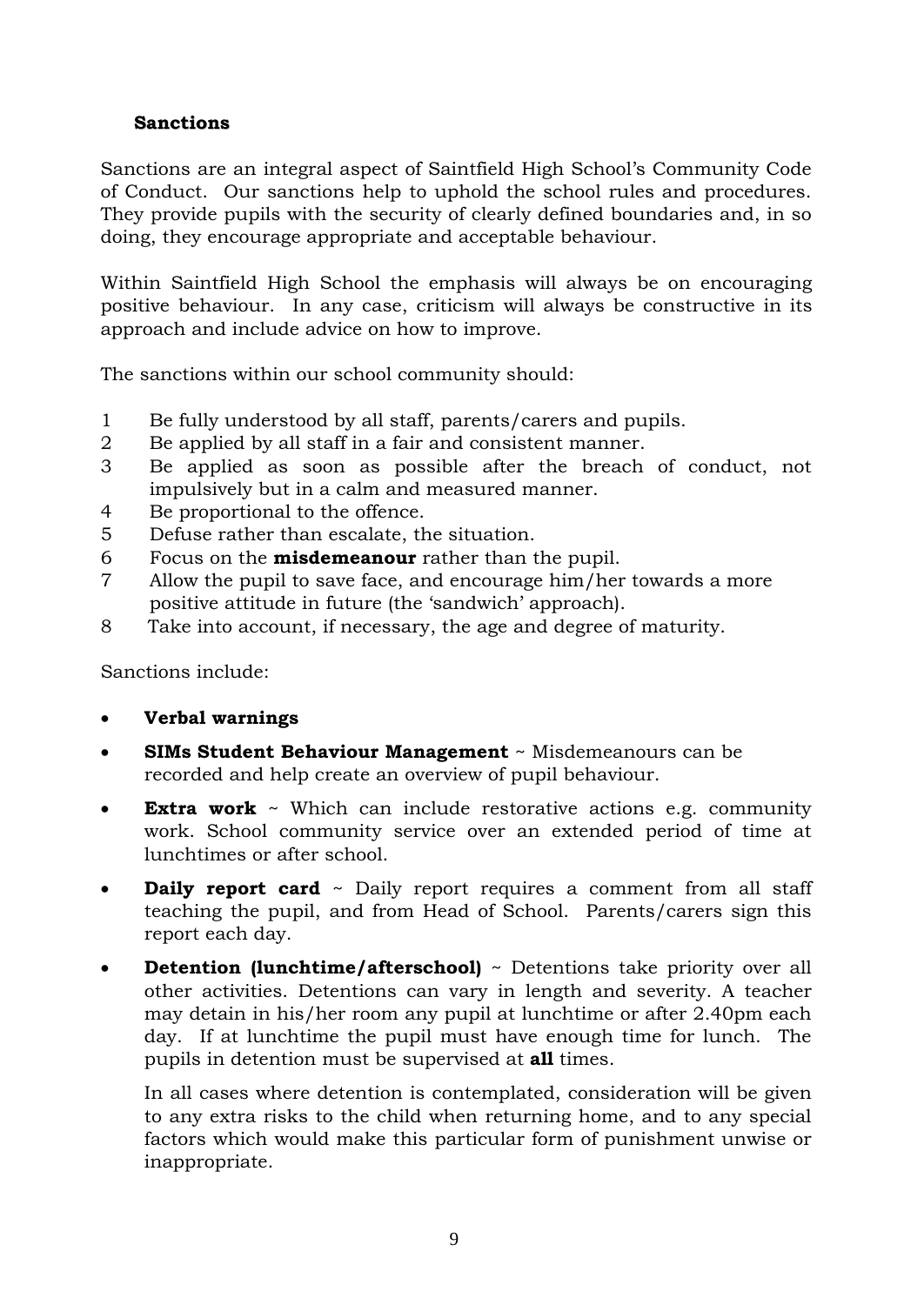Parents/carers must receive 24 hours warning of any impending detention of their son or daughter.

- **Class withdrawal** ~ Withdrawal from a particular class or from all lessons for a short or longer period. This may involve supervision by a member of the pastoral staff or involve a change of class. This may also involve supervision of a pupil by a parent/carer during the school day.
- **Suspension** ~ Suspension of a pupil from Saintfield High School remains the highest sanction which the school can impose and this will be imposed by the Principal (or in the absence of the Principal, the Vice-Principal) in a situation where all possible/reasonable preventative strategies and alternative sanctions have been tried. This sanction can be implemented for inappropriate behaviour within school as well as outside of school hours while the pupil is in school uniform or representing the school.

Short-term suspension is **automatically** enforced when:

- (a) fighting or physical attacks are involved;
- (b) pupils use abusive language to staff or use Internet sites to abuse staff;
- (c) a pupil has brought the good name of the school into disrepute;
- (d) to allow a pupil to remain at school would pose a serious threat to the health and safety of the pupils or staff in the school;
- (e) persistent disruptive behaviour is affecting the learning of other pupils in the class.

Normally there will have been some previous warning to those with parental responsibility that their child may be liable to suspension. An essential element in our disciplinary procedures is contact and discussion with parents/carers. *In exceptional cases* it may be necessary to suspend a child without employing alternative sanctions or without prior warning having been given to those with parental responsibility. When a child is suspended the school will ensure that the child is delivered into the care of those with parental responsibility. If those with parental responsibility are not available to collect the child, he/she will be placed under supervision for the remainder of the school day.

A child may be suspended for an initial period of up to 5 consecutive school days. Relevant information pertaining to the suspension will be collated and retained.

Those with parental responsibility and the EA will be given written notification of the reasons for the suspension and for any period of extension of the suspension.

Any extension will not exceed 5 consecutive school days, but may be followed by further periods of extension which again will not exceed 5 school days. Suspensions are not allowed to exceed 45 school days in any one school year.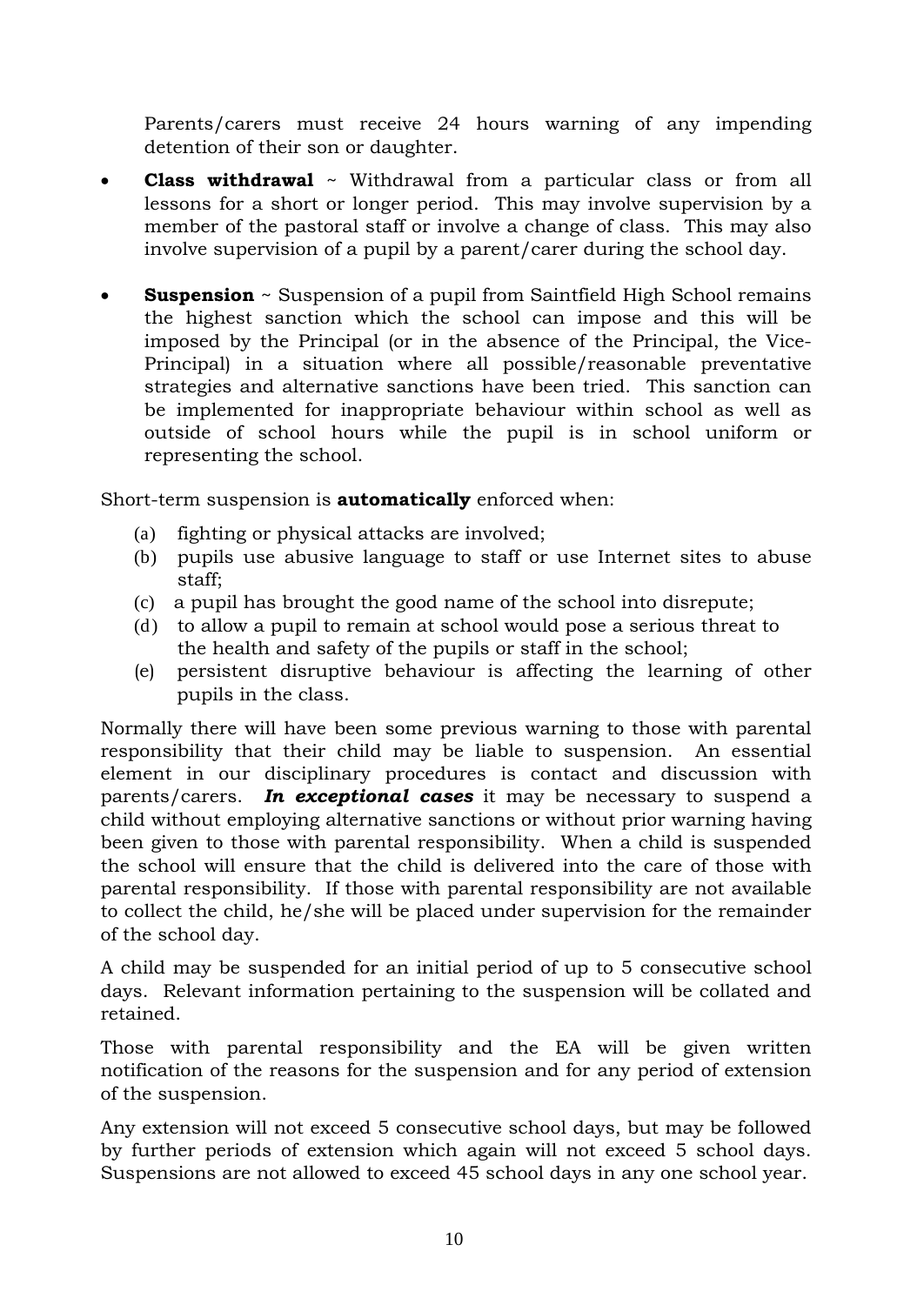• **Expulsion** ~ Expulsion is the ultimate conclusion to a pattern of unacceptable/dangerous behaviour.

The expulsion of a pupil will take place after:

- (a) the pupil has served a period of suspension;
- (b) a consultative meeting has taken place with Principal, relevant staff members, other relevant personnel and those with parental responsibility to look at all the relevant data, and try to find a way forward;
- (c) a Formal Consultative Meeting a pre-expulsion meeting has taken place between the Principal, those with parental responsibility, the Chief Executive of the EA or his/her nominee and the Chairman of the Board of Governors. This consultation will include discussion of future educational provision for the pupil concerned. The meeting will be chaired by an EA Officer, and those with parental responsibility will receive written confirmation of the purpose, time and date of the meeting;
- (d) the written request for expulsion then goes to the EA. The Principal will immediately inform those with parental responsibility in writing of the decision, giving details of the right of appeal to the Expulsion Appeals Tribunal.

#### **Referral System**

A referral system exists within the discipline structure as outlined below.



#### *Pupils who commit serious offences may be referred to the Principal immediately.*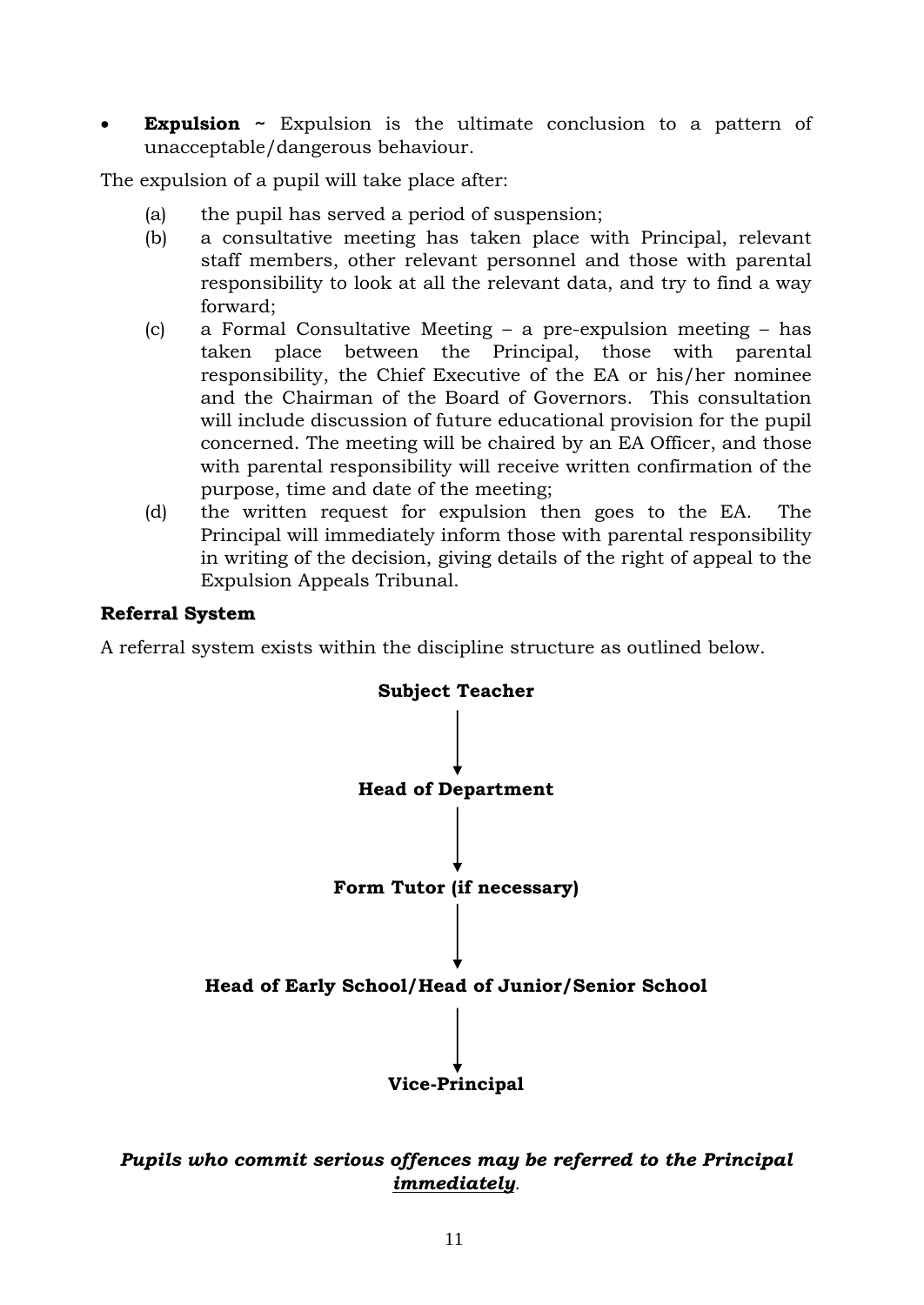#### *Points to note:*

- Action is expected before an upward referral is made.
- A progression of sanctions should take place when imposing discipline.
- Always make sure there is a matching level of misbehaviour with appropriate sanction/strategy.
- Heads of Department and subject teachers should draw up agreed:
	- (a) Classroom Code of Conduct;
	- (b) Range of rewards for good behaviour;
	- (c) Range of sanctions.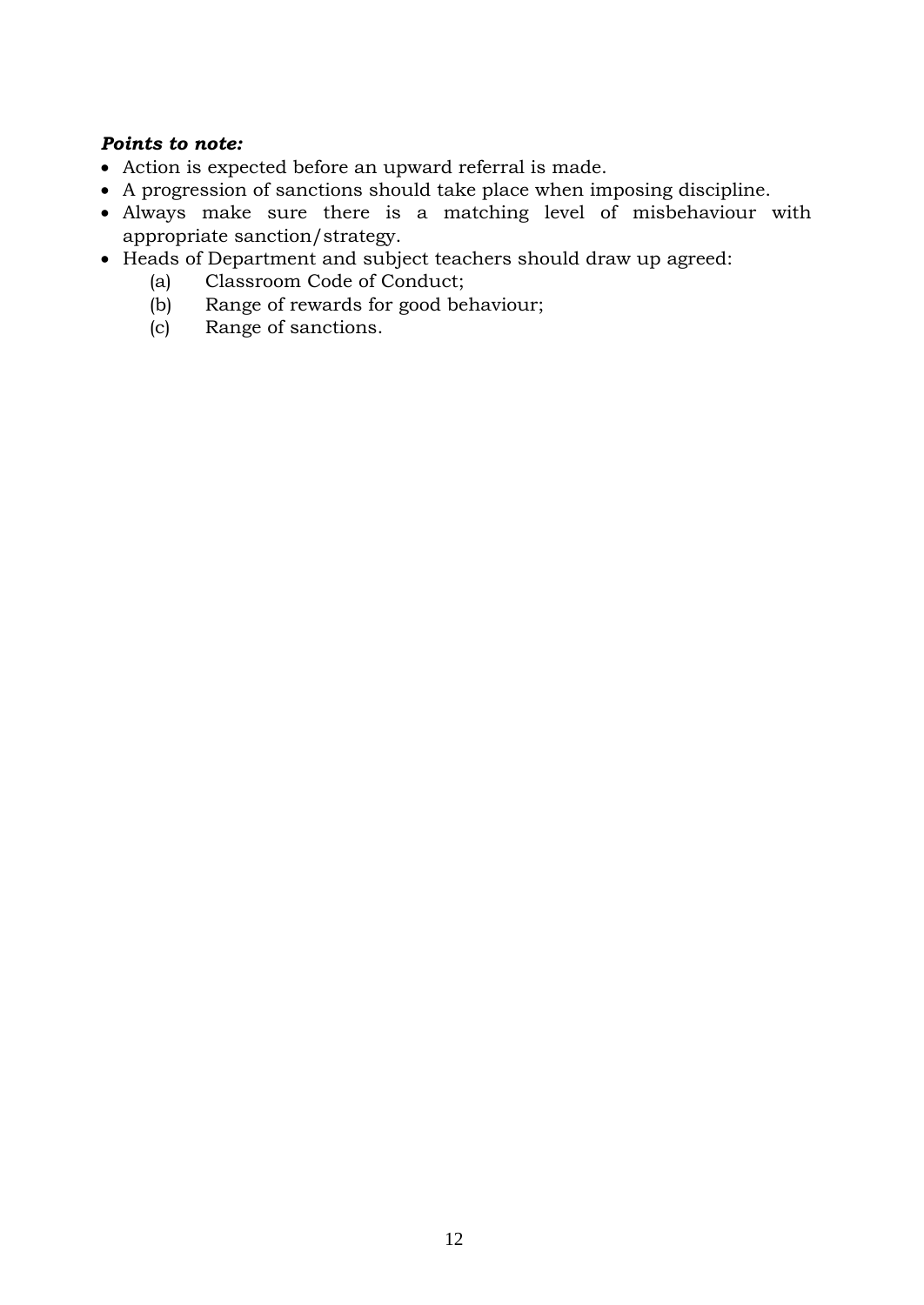# **Staff**



#### **Within Saintfield High School all staff work tirelessly to promote and foster positive behaviour. Staff implement a wide range of strategies to encourage excellent behaviour including:**

- Staff set an example to pupils in matters of dress, punctuality and commitment.
- Staff consider themselves responsible at all times for the behaviour of children within sight or sound of them. Positive discipline is indivisibles and if bad behaviour is ignored then it is more difficult to achieve the respect of pupils and to establish good relationships in the classroom.
- Discipline is indivisible and if bad behaviour is ignored then it is more difficult to achieve the respect of pupils and to establish good relationships in the classroom.
- Immediate checking by all staff of minor offences, requiring only a look or a quiet word, often prevents more major problems from developing.
- Many pupils will want to test the system to see what is acceptable. A line has to be drawn somewhere but, wherever it is drawn, it is likely to be challenged. Teachers command respect by their degree of professionalism rather than seeking to demand it by virtue of their position.
- The presence of staff in corridors ready to greet and line up pupils before lessons, is a more effective way of establishing good behaviour than the punishment of those caught misbehaving when left to their own devices beyond the classroom door.
- A regular and obvious check on those missing from lessons is a deterrent to potential truants.
- Pupils should not be given opportunities to misbehave beyond the classroom e.g. by being allowed out of class for invalid reasons. Normally one pupil at a time should be allowed to visit the toilet or run an errand. Pupils need to be encouraged to use break and lunch times for visits to the toilet.

Each subject teacher is responsible for establishing and maintaining control within his/her classroom so as to promote a positive learning environment.

 In response to challenging behaviour, under no circumstances should a pupil be 'put out' of a classroom - this includes outside the classroom door, into a corridor, into a store, etc.



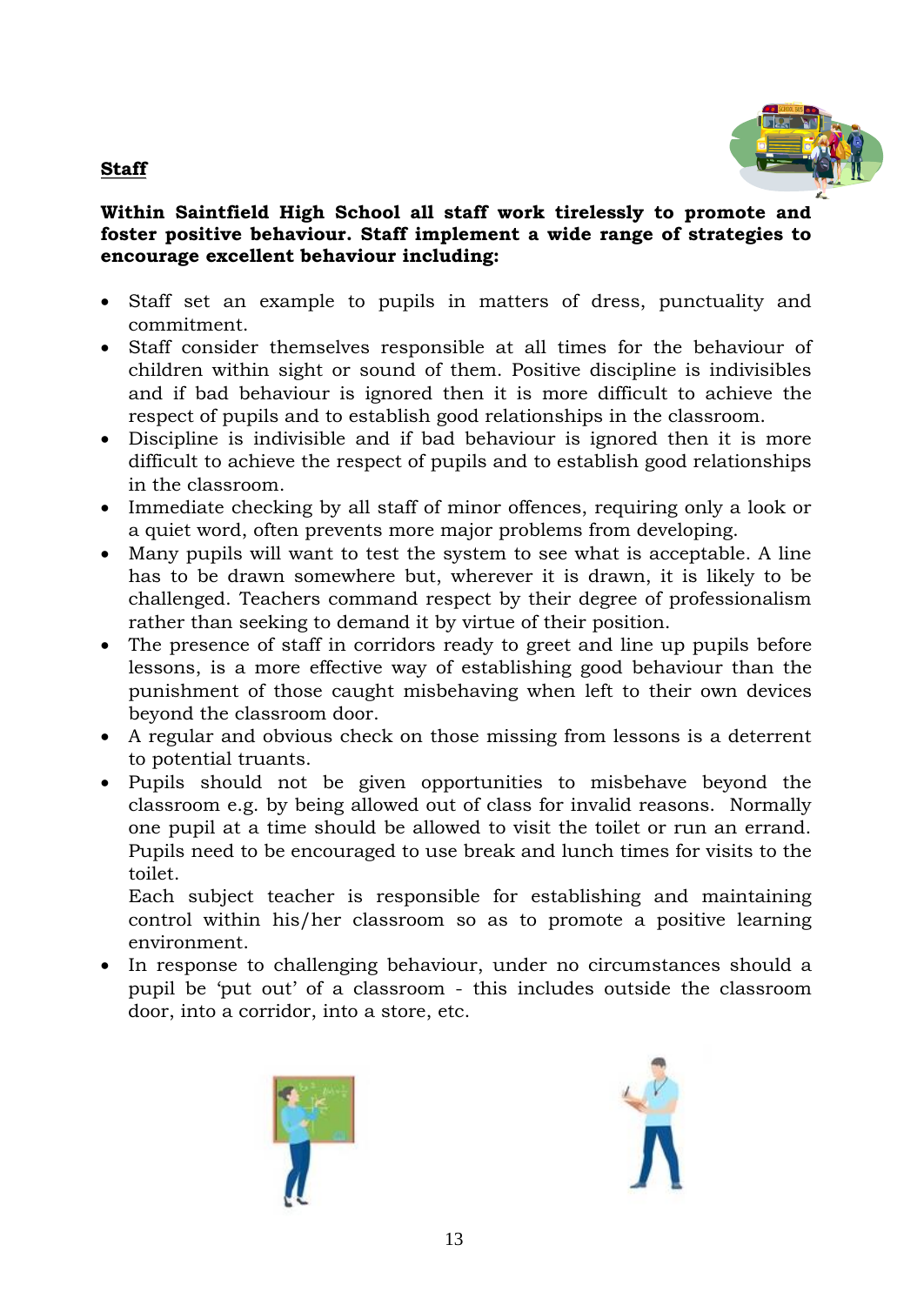#### **Parents/Carers**

#### **Parents/Carers are also key to promoting positive behaviour within the school community.**

External influences on children have to be taken into account and related to the standards and expectations of the school. In particular, close cooperation with parents/carers is important and, although some may appear to abrogate their responsibilities, whilst others may demand an excessively hard discipline for their children, every possible effort should be made to encourage their support and understanding. Parents' consultation and meetings can all help to break down the barriers between school and home. Where possible parents/carers are consulted at the early stages of a disciplinary matter and will always be informed when a major breach of discipline has occurred.

#### **Parents/Carers are requested to:**

- Support the school's Community Code of Conduct, school rules and uniform requirements.
- Encourage study habits in a suitable working environment making sure that homework and coursework are completed on time.
- Ensure pupils are fully prepared for the school day and arrive promptly.
- Inform the school of any circumstance or illness which might affect the education of their child.
- Attend Parents' Meetings and any individual consultation.

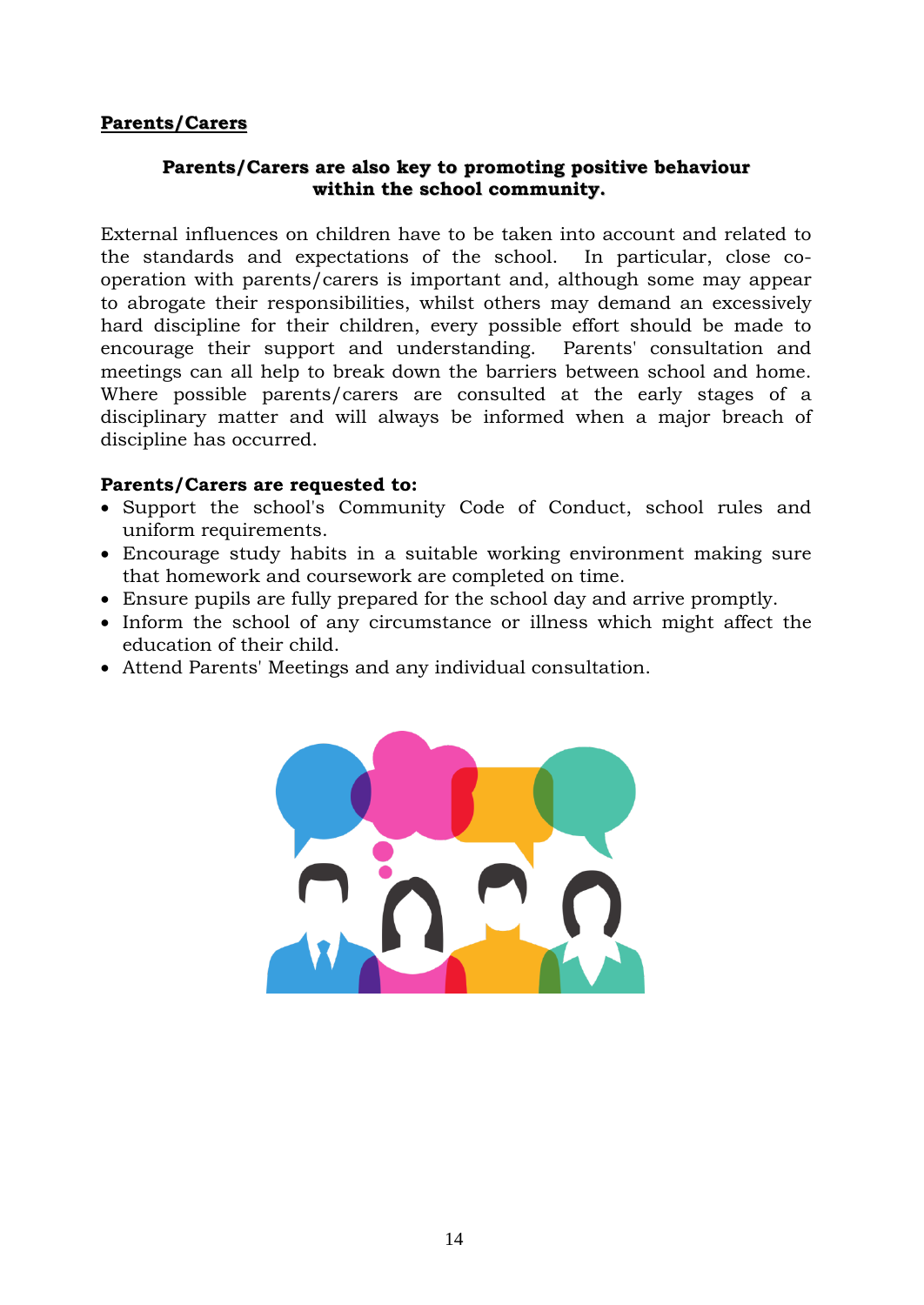# **Mutual Respect**

In an effort to promote behaviour it is vitally important all stakeholders within the school community are afforded rights and responsibilities. Saintfield High School always encourage mutual respect, understanding and tolerance of one another.

| <b>Rights</b>                                                                                                                                                                                                                                                                                                           | <b>Responsibilities</b>                                                                                                                                                                                                                                                                                                                                                                        |
|-------------------------------------------------------------------------------------------------------------------------------------------------------------------------------------------------------------------------------------------------------------------------------------------------------------------------|------------------------------------------------------------------------------------------------------------------------------------------------------------------------------------------------------------------------------------------------------------------------------------------------------------------------------------------------------------------------------------------------|
| <b>Pupils</b><br>To be treated fairly and with<br>respect and dignity.<br>To be in a safe environment.<br>To hear and be heard – to express<br>their opinion.<br>• To learn $-$ in an enjoyable and safe<br>environment.<br>To be helped to achieve 'personal<br>success'.                                              | <b>Pupils</b><br>To know and obey school<br>rules/code of conduct.<br>To be equipped and ready to learn<br>$\bullet$<br>and obey classroom rules.<br>To treat staff and peers with<br>$\bullet$<br>respect.<br>To work to their full potential.<br>$\bullet$<br>To take responsibility for their<br>$\bullet$<br>behaviour and actions and not<br>prevent the learning of others.              |
| <b>Staff</b><br>• Job satisfaction/to enjoy their<br>work.<br>• To be heard.<br>To be treated with respect and<br>$\bullet$<br>dignity by pupils, staff and<br>parents/carers.<br>• To have a safe, clean, healthy<br>environment in which to work.<br>• To receive support from Leadership<br>Team/Board of Governors. | <b>Staff</b><br>• To prepare well and teach<br>thoroughly.<br>• To create a safe stimulating and<br>happy learning environment.<br>To mark/assess work.<br>$\bullet$<br>To develop children's confidence<br>$\bullet$<br>and self worth.<br>To identify pupils who are<br>$\bullet$<br>struggling and provide solutions.<br>To evaluate and monitor the<br>$\bullet$<br>learning and teaching. |
| <b>Parents/Carers</b><br>To be kept informed by the school<br>and work in partnership with the<br>school.<br>To be informed of their child's<br>academic progress.<br>To have their concerns dealt with<br>$\bullet$<br>fairly.<br>To be invited to parents' meetings.                                                  | <b>Parents/Carers</b><br>To ensure children are punctual,<br>attend well and complete school<br>tasks.<br>To co-operate with school code of<br>$\bullet$<br>conduct/attend meetings.<br>To equip their child/ren properly.<br>$\bullet$<br>To promote good manners and<br>$\bullet$<br>moral behaviour.                                                                                        |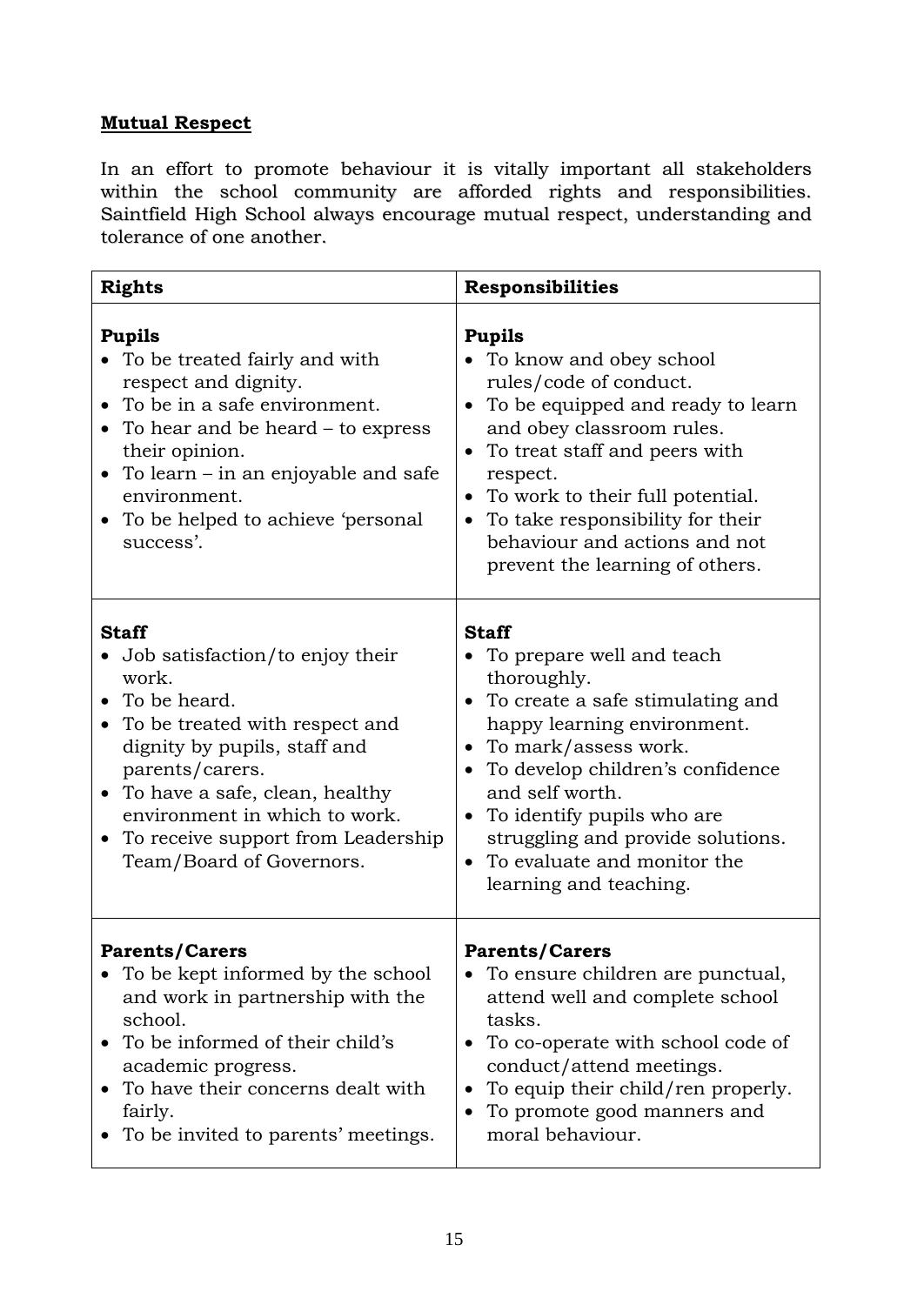#### **Pupil Well-being**

A pastoral dimension forms a crucial part of the disciplinary framework within the school. Poor behaviour often stems from personal problems or difficulties. To punish the bad behaviour and ignore the reasons for it will only have a short-term effect and will not provide a lasting solution. It is important to look for the reasons behind the behaviour, therefore a good pastoral system will help to maintain good discipline.

Form Tutors play a key role in managing behavioural problems within their form group. The Form Tutor may impose his/her own sanctions if a problem is minor, or report to the Head of School should the incident appear more serious. Good communications between Form Tutors and Heads of Early, Junior and Senior School will help to prevent major problems from developing.

Each pupil needs to form a stable relationship with at least one teacher to feel confident that the person is genuinely knowledgeable of and interested in his/her progress and future. That teacher also needs to know that all his/her colleagues will keep him/her informed of any changes in pattern of work, behaviour and progress, so that any indication of external problems can be identified quickly. The aim of pastoral support should be to be proactive to prevent poor behaviour, rather than merely be reacting to it with punishments. Close relationships with external support services, such as the educational welfare, psychology, social and community services and the PSNI, assist in this background.

Referral to the Form Tutor/Head of School or School Counsellor is part of the disciplinary process in the school.

All teachers have been made aware that they have the constant support of senior staff in the school and access through Vice Principal, SENCO, etc. to the EA's professional support services, where needed.

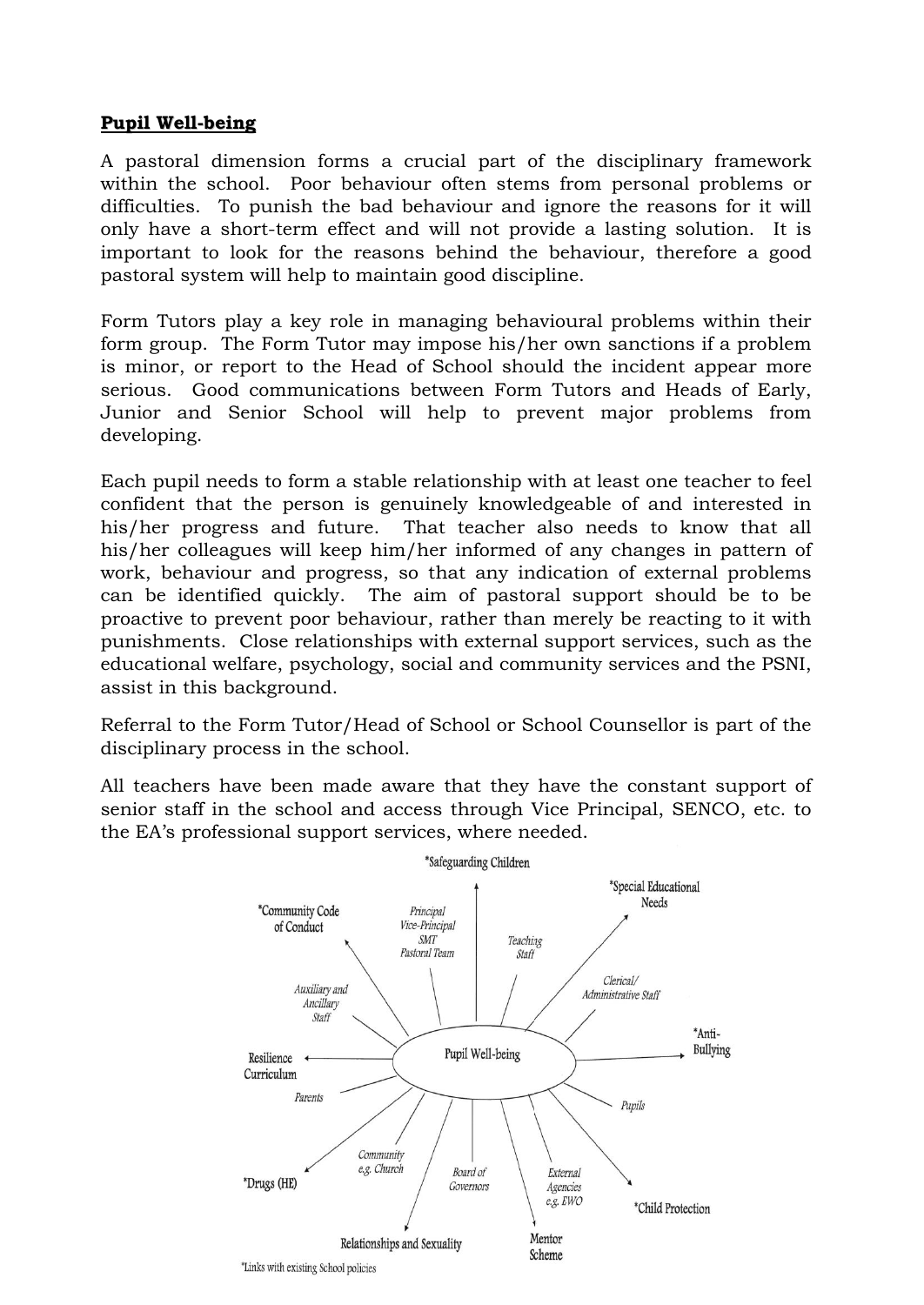#### **Every Child Should Thrive Not Just Survive**

At Saintfield High School a whole-school approach will be undertaken to promote positive emotional health and wellbeing and will involve all members of the school community actively working together in partnership to achieve this outcome through delivery of the curriculum by:

- creating an environment where pupils and staff feel safe and happy;
- providing opportunities for pupils to build self-esteem, develop confidence and cope with change;
- supporting the development of emotional literacy and resilience, through pupil wellbeing periods, to help pupils understand and find ways to promote their own health and wellbeing;
- lesson planning;
- class/form class talks/discussions;
- promoting small group work, 1:1, peer-mentoring, team building;
- providing wellbeing through external therapeutic support;
- raising awareness of how and where support can be accessed;
- developing supportive networks and promoting self-care;
- pupils following a programme for physical wellbeing;
- utilise pupil wellbeing periods, with resilience/wellbeing programmes;
- workshops/visits from Heads of School/Head of Pupil Well-being;
- collaboration with parents/carers to develop pupils emotional wellbeing.